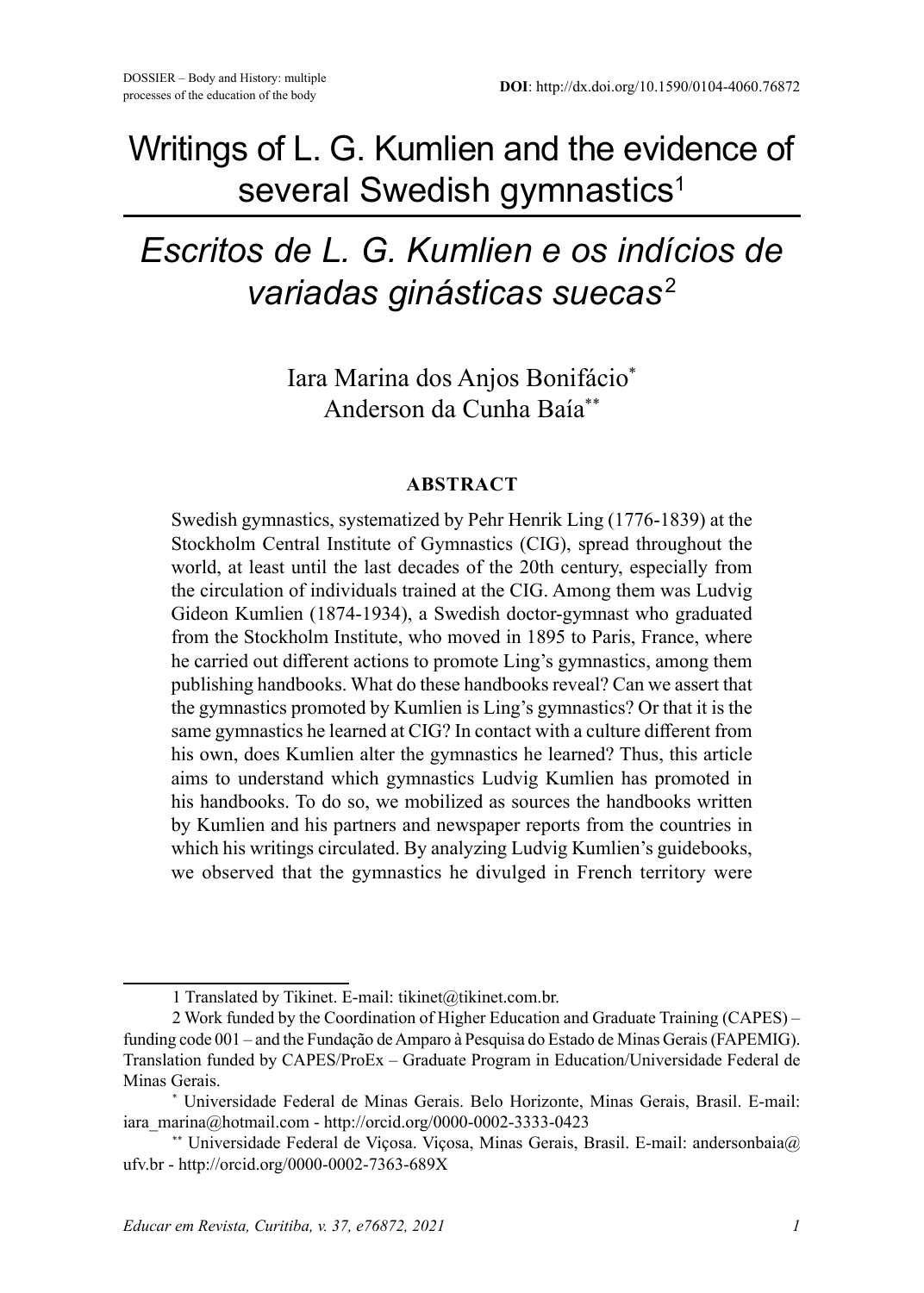transformed through contact with a new culture, becoming new gymnastics, different from that proposed by Ling and taught in the CIG.

*Keywords*: Swedish gymnastics. Kumlien. Body Education. Handbooks. History of Education.

#### **RESUMO**

A ginástica sueca, sistematizada por Pehr Henrik Ling (1776-1839) no Instituto Central de Ginástica de Estocolmo (GCI), foi divulgada pelo mundo ao menos até as últimas décadas do século XX, sobretudo, a partir do trânsito realizado por sujeitos formados no GCI. Dentre eles, podemos citar Ludvig Gideon Kumlien (1874-1934); sueco, formado no Instituto de Estocolmo, que se mudou em 1895 para Paris, na França, onde realizou diferentes ações de divulgação da ginástica de Ling, dentre elas a publicação de manuais. O que esses manuais nos revelam? Podemos afirmar que a ginástica divulgada por Kumlien é a ginástica de Ling? Ou que é a mesma ginástica que ele aprendeu no GCI? No contato com uma cultura diferente da sua de origem, Kumlien altera a ginástica que aprendeu? Assim, o presente artigo tem como objetivo compreender qual foi a ginástica divulgada por Ludvig Kumlien em seus manuais. Para dar conta disso, mobilizamos como fontes os manuais escritos por Kumlien e seus parceiros e reportagens de jornais dos países nos quais seus escritos circularam. Ao analisar os manuais de Ludvig Kumlien, observamos que a ginástica divulgada por ele em território francês foi se transformando no contato com uma nova cultura, tornando-se uma nova ginástica, diferente daquela proposta por Ling e ensinada no GCI.

*Palavras-chave*: Ginástica sueca. Kumlien. Educação do Corpo. Manuais. História da Educação.

#### **Introduction**

In the early 19th century, more precisely in 1813, Pehr Henrik Ling (1776-1839) proposed the creation, in Stockholm, Sweden, of a physical training institute for young people using gymnastics (LINDROTH, 1979; MORENO; BAÍA, 2019; PEREIRA, [20--?]). This proposal resulted in the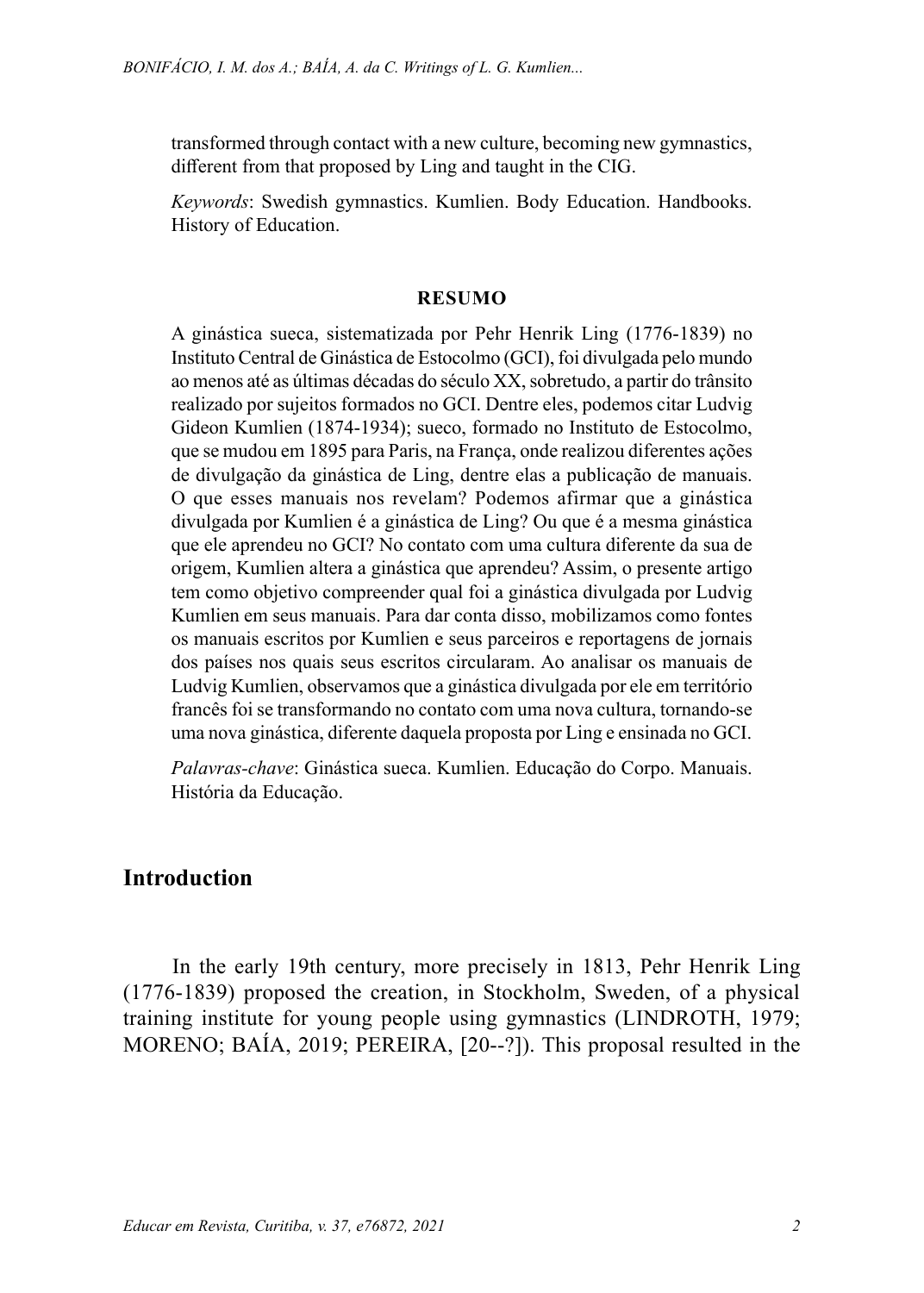Stockholm Central Institute of Gymnastics  $(CIG)^3$ , the birthplace of what would become internationally known as *Ling*, gymnastics, *Swedish gymnastics*, or *rational gymnastics*.

Ling's proposal was not unique, with other systematizations on physical education modes surfacing in the period. Their names refer to the territories where they were proposed, such as French gymnastics and German gymnastics. Despite similarities, it was not a homogeneous and linear process, and each one "focused on the study of human gesture from a different perspective" (QUITZAU; MORENO; BAÍA, 2019, p. 281). At times, the different proposals engaged in disputes to affirm which was the most appropriate for educating bodies (PFISTER, 2003).

The circulation of Swedish gymnastics around the world reveals, on the one hand, a certain nod to its so-called scientific proposal to educate; on the other, it reveals a deliberate move on the part of the CIG for Ling's gymnastics to reach different territories (especially after the death of its precursor). From this perspective, Moreno and Baía (2019, p. 5) state that "the CIG became the epicenter of Ling's gymnastics in the world, promoting the method and circulating it beyond Swedish borders".

Different authors researched<sup>4</sup>. In general, we can assert that Swedish gymnastics spread throughout the world at least until the last decades of the 20th century, especially from the circulation of individuals – Swedes and foreigners – who, for the most part, had a relationship with the Stockholm Institute – students, graduates, principals, visitors, among others. But it also circulated in handbooks by establishing Institutes, holding congresses, among other modes. In all these studies, the gymnastics proposed by Ling is referred to as *rational gymnastics*, *Swedish gymnastics*, and/or *Ling's gymnastics*.

On the other hand, Quitzau, Moreno, and Baía (2019), when analyzing translations to Swedish and German gymnastics appropriations, pointed to significant ways to understand the circulation of different gymnastics around the world. For the authors, conducting this analysis means thinking that what arrived in the various places, what was appropriate, will be a version of one of the writings on these gymnastic methods and that these versions depend on how they were transposed to the country – handbooks, translations, individuals, immigrants, among others.

<sup>3</sup> For a time, the institute was called the *Royal Gymnastics Central Institute*. Throughout the text, we refer to the Institute by the acronym CIG, as it is known worldwide.

<sup>4</sup> We refer to the works of Bollinng and Yttergren (2015); Bloomfield (2005); Bazoge, Saint-Martin and Attali (2011); Sarremejane (2006); Baía, Bonifácio and Moreno (2019); Moreno and Baía (2019), among others.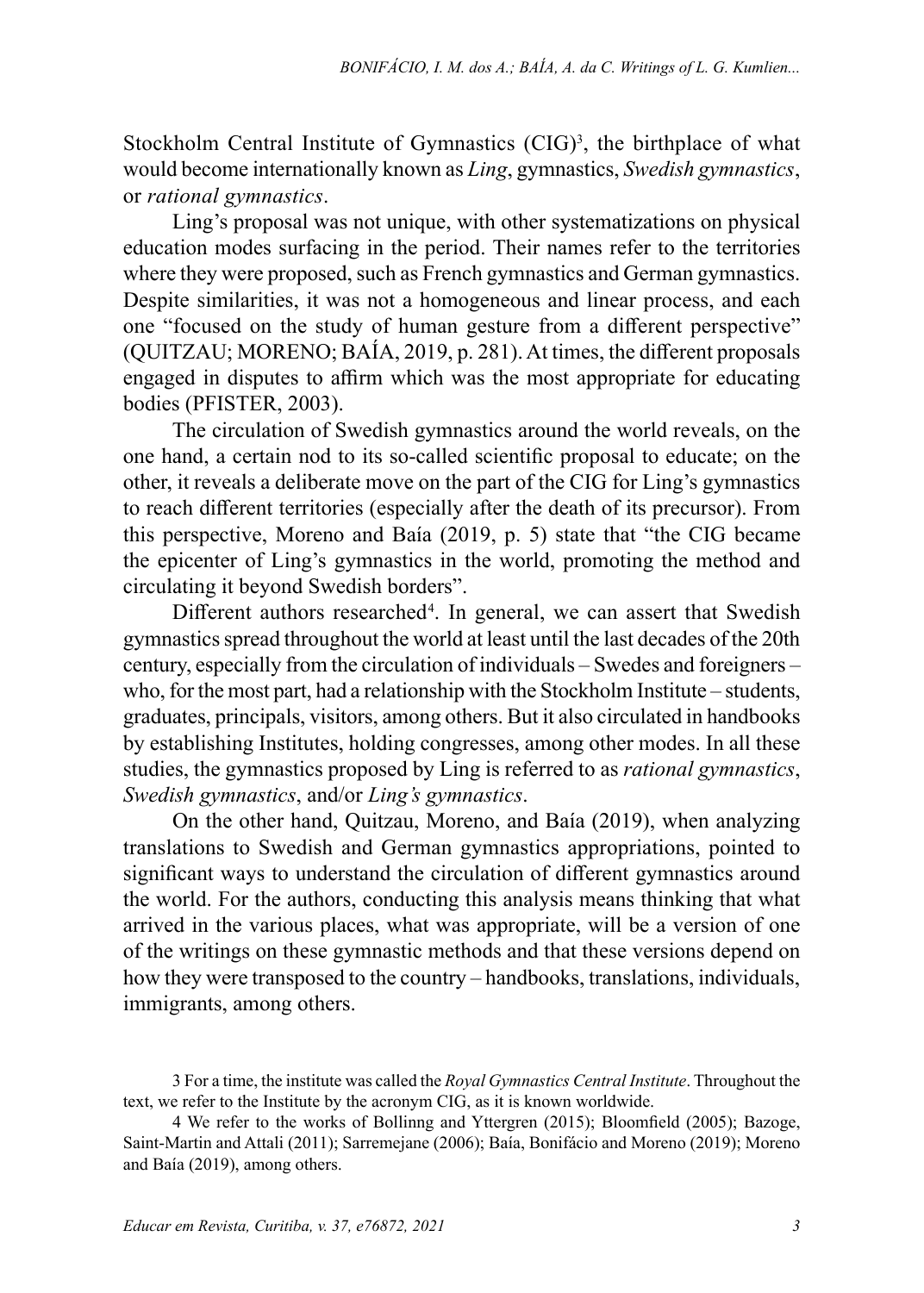With that in mind, can we speak of a single Ling's gymnastics? Can we treat it as homogeneous gymnastics? When we refer, in the different works, to Swedish gymnastics, Swedish method, Ling's gymnastics, are we saying the same thing?

Investigating Ling's gymnastics from this perspective was made possible from our contact with Serge Gruzinski's work. To him, cultural objects – in this case, Swedish gymnastics – are neither pure in their conception nor their circulation; they are influenced and transformed by the different cultural spaces through which they pass (GRUZINSKI, 2001). So how to account for the transformations suffered by Swedish gymnastics?

Angela de Castro Gomes (1993), inspired by Jacques Julliard, points out that ideas do not circulate in the streets but are carried by subjects and/or social groups. Explaining the individuals (and their itineraries) allows us to understand the cultural and political changes of cultural objects, i.e., the ideas and practices about Swedish gymnastics. Therefore, we are interested in understanding this transformative process of circulation of Swedish gymnastics from the efforts of one individual, Ludvig Gideon Kumlien (1874-1934).

Swedish graduated from CIG, Ludvig Kumlien moved in 1895 to Paris, France, where he undertook different actions to promote Ling's gymnastics. Among them, he wrote three gymnastic handbooks: *La Gymnastique Suédoise* (Swedish Gymnastics, 1901) – in partnership with Emile André (1859- 1943); *La Gymnastique pour tous* (Gymnastics for all, 1906); and *Cours Complet d'éducation physique* (Complete Physical Education Course, 1909) – in partnership with Raoul Fabens (1862-1932). The first two handbooks circulated (translated or not) in different Brazilian states, as well as in other countries – Portugal, Spain, Italy, Argentina (BAÍA; BONIFÁCIO; MORENO, 2019; BONIFÁCIO, 2019).

When investigating Ludvig Kumlien's trajectory, we posited: can we assert that the gymnastics promoted by Kumlien is Ling's gymnastics? Or that it is the same gymnastics he learned at CIG? In contact with a culture different from his own, does Kumlien alter the gymnastics he learned?

Thus, we aim to understand which gymnastics Ludvig Kumlien has promoted in his handbooks. Having as a hypothesis that we cannot speak of Swedish gymnastics as a sole, homogeneous method due to the different movements and mediations involved in the circulation process of this cultural object throughout the world, we believe that the gymnastics Kumlien promoted in French territory was transformed through contact with a new culture.

To do so, we mobilized as sources the handbooks written by Kumlien and his partners and newspaper reports from the countries in which his writings circulated. Although handbooks are mobilized as a source and not as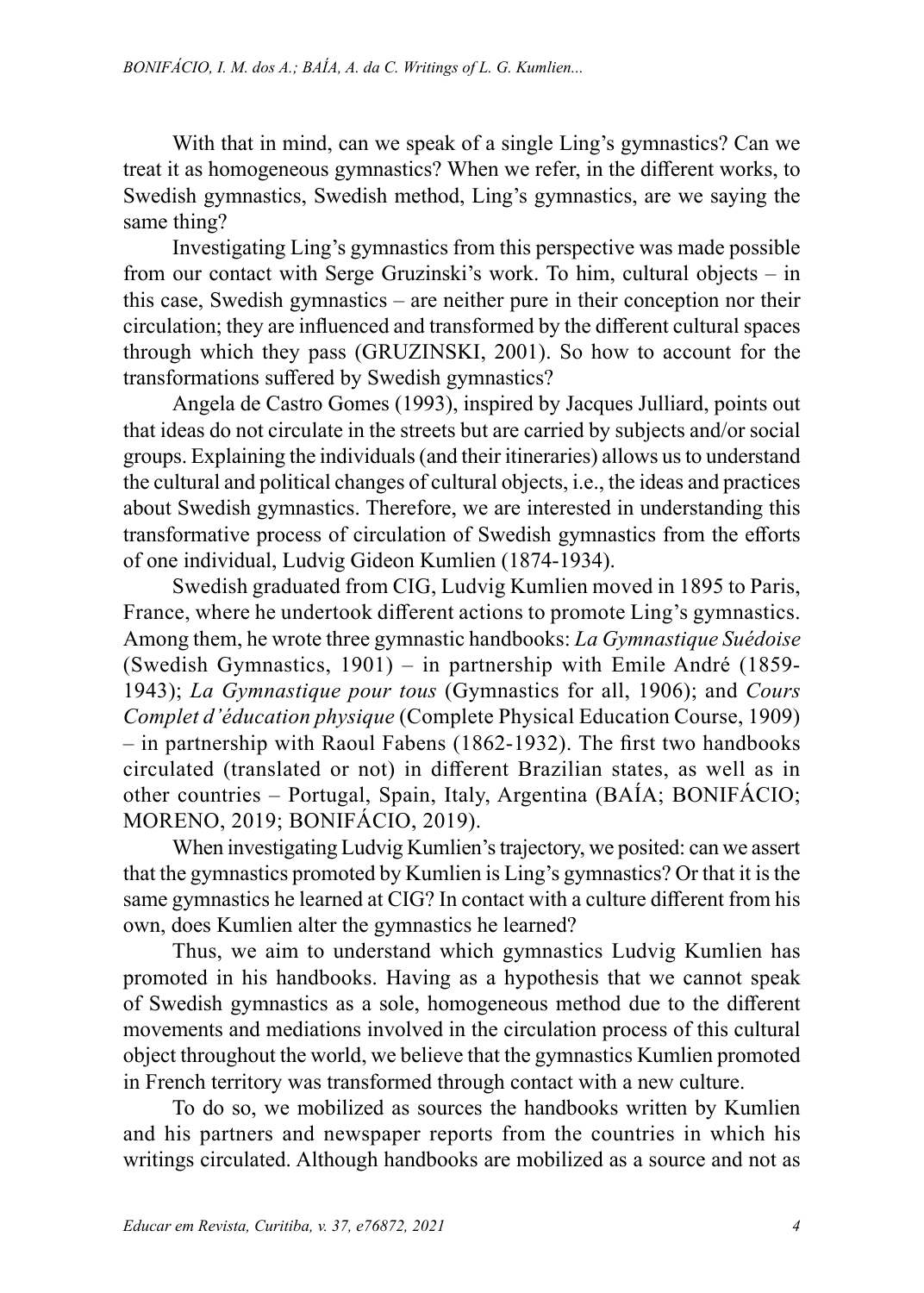research objects (GALVÃO; BATISTA, 2009), we used the studies of Robert Darton (1990) and Roger Chartier (1991) on the history of printed media as an observation lens. For the newspaper analysis, Jean-Yves Mollier's (2008) work was paramount. All these works enabled a more refined and attentive look to the different processes by which printed media is constituted as such and circulate through multiple places.

### **Swedish gymnastics and Kumlien's handbooks as a promotion support**

The *Gymnastikens allmänna grunder* (1840) was one of the few writings left by Pehr Henrik Ling on his gymnastics and its principles, but the book does not focus on describing exercises. Its first chapter differs from the other ones by bringing more philosophical aspects, as understood by Ling, regarding the human organism. The remaining chapters, although also encompassing a certain philosophical dimension, deal more with the indispensable elements of Ling's gymnastics.

For Ling, in this work, the gymnastics elements would divide into four branches: pedagogical gymnastics, military gymnastics, medical- gymnastics, and aesthetic gymnastics (LING, 1840). The pedagogical branch aimed to teach practitioners domain over their own body; the military branch, in turn, besides the use of one's own body, also included the use of external elements such as weapons, for example. Medical-gymnastics aimed to overcome or mitigate deficiencies and imbalances, alone or with the help of a professional. Finally, aesthetic gymnastics intended to use the body to achieve inner harmony; its practice would unify body and mind. For Ling (1840), all these branches were interconnected, and their fragmented view would hinder the efficiency and effectiveness of the exercises.

Ling's book was, to some extent, the materialization of the gymnastics systematized in the daily work at the Stockholm Institute and in interactions with his disciples Lars Gabriel Branting (1799-1881) and August Georgii (1808- 1881) (LINDROTH, 1979; MORENO; BAÍA, 2019). These gymnastics was later expanded by Hjälmar Fredrik Ling (1820-1886), Ling's son, and by other successors who worked at the CIG (LINDROTH, 1979; PEREIRA, [20--?]).

After his death, pedagogical and medical gymnastics underwent a vast development by his successors to the detriment of military and aesthetics gymnastics, Lindroth (1979) states that two groups emerged: the orthodox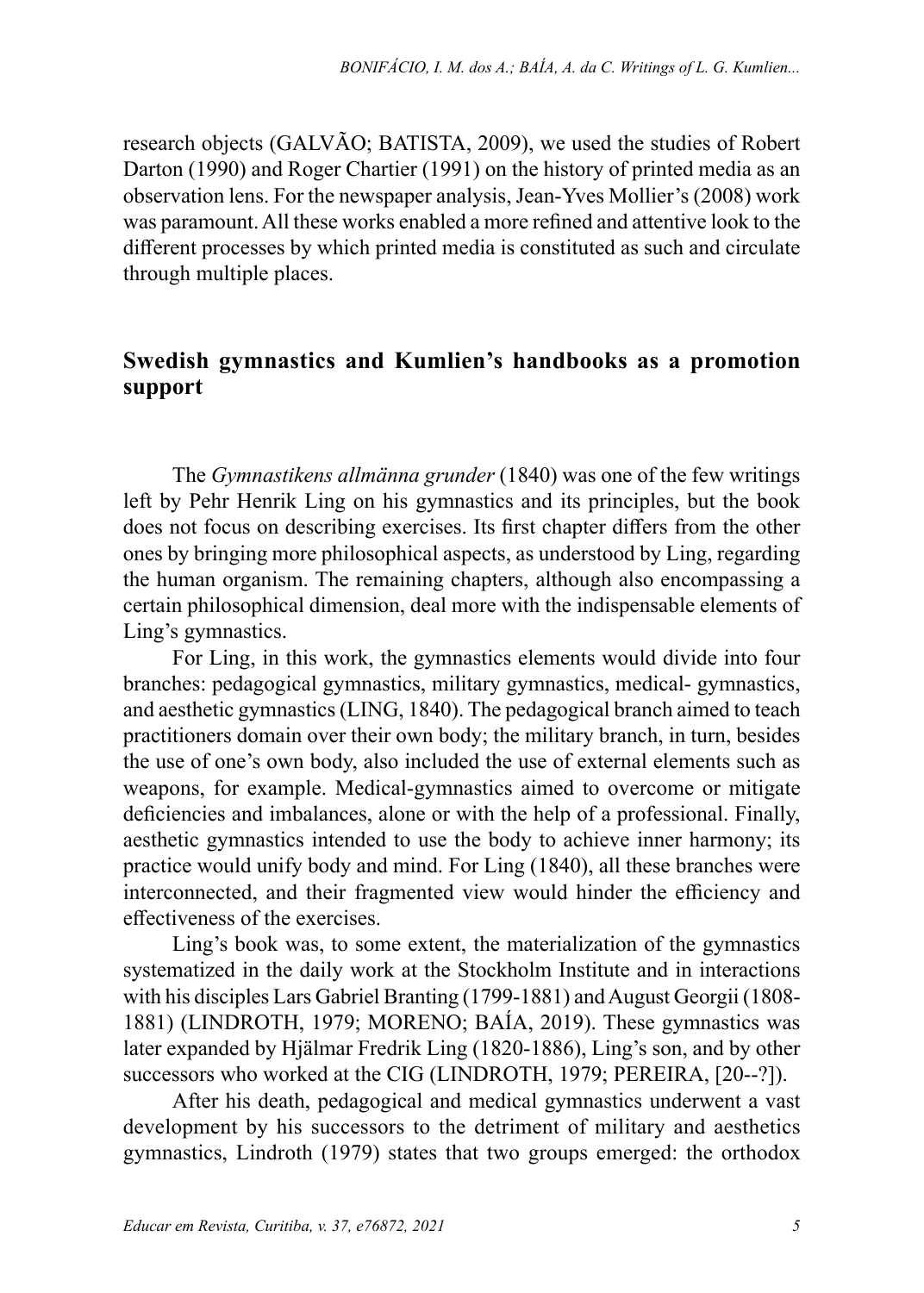or "Lingianism", who defended Ling's basis for developing the method; and the heterodox or "naturalist", who believed that Ling's gymnastics should be developed based on diverse influences. They also proposed and incorporated movements from other practices that gained ground in the  $19<sup>th</sup>$ -century European scenario (LANGLADE, A.; LANGLADE, N., 1970; MORENO; BAÍA, 2019). Swedish gymnastics was, therefore, adapting to new times and the challenges of another body of education that was emerging.

In this transformation process, the training structure of the CIG also changed. In 1887, the CIG promoted a reform in which the three gymnastics were divided into different but related courses, other reforms also took place earlier (PEREIRA, [20--?]). The complete training course would comprise three years: the first dedicated to military gymnastics, the second to pedagogical gymnastics, and the third to medical gymnastics. It is in this training structure that Ludvig Kumlien joined the Stockholm Institute.

We observe, therefore, that the gymnastics with which Kumlien had a contact at the CIG arose from different mediations and interpretations since that proposed by Ling. These gymnastics was put into circulation in different ways, betting, above all, on the publicity actions of its students. Among the various strategies taken is publishing handbooks<sup>5</sup>, an action also carried out by Kumlien.

In Paris, Ludvig Kumlien published, in a partnership or not, three handbooks. In this regard, one must remember that France, the territory where Kumlien writes his works, has regulated its education processes in late 19th century and began to serve almost its entire population free of charge (MOLLIER, 2008). Mollier (2008) states that in 1890, school textbooks became mandatory in schools, significantly increasing their production and distribution.

Flammarion publishing house, which published Ludvig Kumlien's first handbook in partnership with Emile André, already exported its works since the late 19th century (MOLLIER, 2008). Armand Colin, editor of the third handbook published in partnership with Rauol Fabens, had extensive experience with publishing textbooks (MOLLIER, 2008).

Ludvig Kumlien's first two handbooks, *La Gymnastique Suédoise* and *La Gymnastique pour tous*, were written in French and subsequently translated into other languages. The first was translated into Spanish, published in Mexico as *La gimnasia sueca*: *manual de gimnasia racional al alcance de todos y para todas las edades* (1909/1919); in Spain, *La Gimnasia Sueca*: *Manual de Gimnasia Racional* (1919-[20--?]); and in Buenos Aires, entitled *Gimnasia sueca al alcance de todos* (1957). The second handbook was translated into Spanish

<sup>5</sup> On the different possibilities, see Bonifácio (2019); Baía, Bonifácio and Moreno (2019).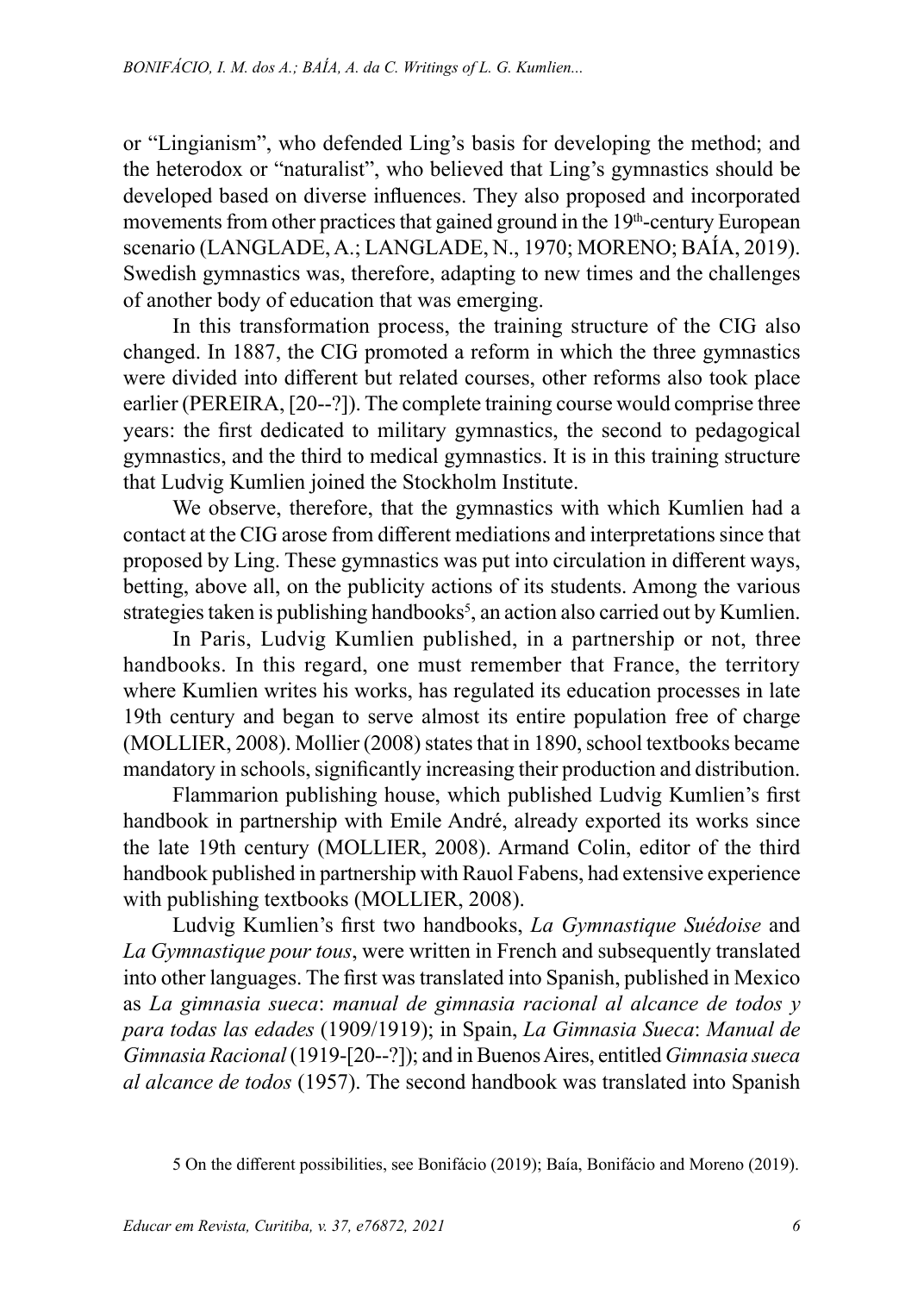and published in Spain as *La gimnasia para todos* ([20--?]); to Italian, titled *La ginnastica per tutti*: *traduzione e note di um pubblico insegnante* (1911); and to Portuguese, under the title *Tratado Pratico de Gymnastica Sueca* (1908).

In Brazil, Vago (2002, p. 270), when studying primary education in Belo Horizonte, showed the presence and uses of the *Tratado Pratico de Gymnastica Sueca* in the 4th School Group. The "gymnastic exercises" taught by boys' and girls' teachers used the forenamed handbook as a "guide", which, in turn, was appraised and approved by the Superior Council of Public Instruction in 1911. Thus, the Secretariat of the Interior bought copies of the *Tratado* and made it circulate in the Isolated Schools and School Groups. We found records of these purchases in 1912 at the Francisco Alves Bookstore in Belo Horizonte (REQUISIÇÕES, 1912).

Although the translation into Portuguese has circulated in Brazil, the handbook was published in Lisbon, Portugal, and may have been its entry point due to the relationship between the two countries (BAÍA; BONIFÁCIO; MORENO, 2019). If in Brazilian lands the *Tratado* featured in schools, in Portugal it seemed to have gained relative prestige since we found the work *Ginástica Sueca*: *baseada nos sistemas de Ling*, *Kumlien e Muller* ([20--?]), published, anonymously, by the Empresa Literária Universal of Lisbon, Portugal. Thus, Kumlien was understood not as someone who promoted and taught Swedish gymnastics but rather as one who proposed his own teaching "system".

The Swedish gymnastics in Kumlien's works circulated in different territories through different languages and, in these spaces, was mobilized in diverse ways: as guides for teachers, as handbooks for practitioners of other physical activities, or as a reference for legitimizing discourses. This variety is indicative of a certain prestige of the work, especially in Brazil and Portugal, where an anonymous Swedish gymnastics handbook was considered based on the "Kumlien system".

This receptivity to the handbooks was also noted in other countries; Flix and Betrán (2012), for example, classified one of L. G. Kumlien's works as one of the hundred works that helped legitimize and institutionalize Physical Education in academic, social, and professional circles in Spain<sup>6</sup>. Despite being originally published in France, these handbooks circulated in other countries and may have, to some extent, conform the physical education in these places, as well as their understandings of Swedish gymnastics.

<sup>6</sup> On the circulation of these handbooks in other countries, Cf. Baía, Bonifácio and Moreno (2019) and Bonifácio (2019).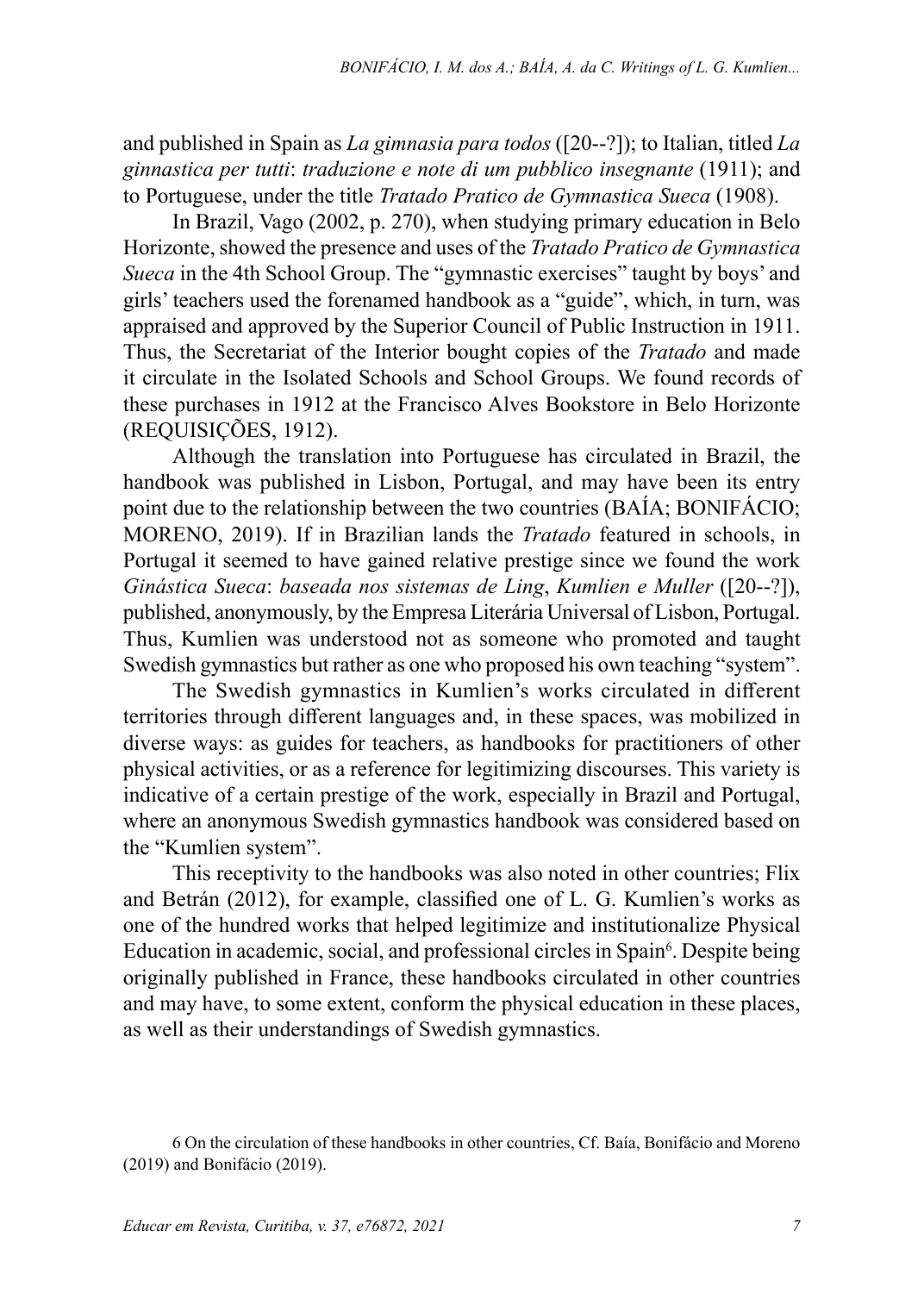Consider the action of subjects in the conformation of a gymnastics means asserting that, when analyzing their circulation, what we see is a version of this gymnastics(s); and these versions depend on how they accessed these other places – original handbooks, the immigrant experience, translations, actions of individuals, among other aspects (QUITZAU; MORENO; BAÍA, 2019). Choosing Ludvig Kumlien's handbooks means understanding Swedish gymnastics through his lens, i. e., the gymnastics he learned at CIG and the gymnastics he developed in his daily practice in Paris.

#### **Kumlien's handbooks: records of a Swedish gymnastics in France**

Ludvig Kumlien and his partners, as stated earlier, published three handbooks titled as follows: *La Gymnastique Suédoise* (1901); *La Gymnastique pour tous* (1906); and *Cours Complet d'éducation physique* (1909). The title changes over time are interesting, especially the term "Swedish" removal to refer to gymnastics.

In 1900, a year before the first handbook was published, Paris hosted the International Congress of Physical Education, an event in which, according to Sarremejane (2006), Swedish gymnastics received public acclaim. Among those who defended said gymnastics, the author mentions Georges Demeny<sup>7</sup>, Philippe Tissié<sup>8</sup>, and Fernand Lagrange<sup>9</sup>, all of the important figures in the French debate on physical education. In 1902, two years after the congress, the

7 Georges Demeny (1850-1917) was born in Dowai, France and moved to Paris where he founded the Circle of Rational Gymnastics and, together with E. J. Marey, founded the physiological station at Parc des Princes. He also organized the physical education course at École de Joinville Le Pont, where he was appointed professor of physiology. His career is marked by moments of intense support for the Swedish method and others of criticism, in which he started advocating for a French method (SOARES, 1998; SARREMEJANE, 2006).

8 Philippe Tissié (1852-1935) was a physician and furthered his studies in Swedish gymnastics, becoming one of its advocates on French territory and thus entering a huge controversy with Georges Demeny (SOARES, 1998; BAZOGE; SAINT-MARTIN; ATTALI, 2011).

9 Fernand Lagrange (1845-1909) was a physician and physiologist. Renowned scientist who dedicated his studies to issues related to hygiene and therapy and its relationship with movement (SOARES, 1998).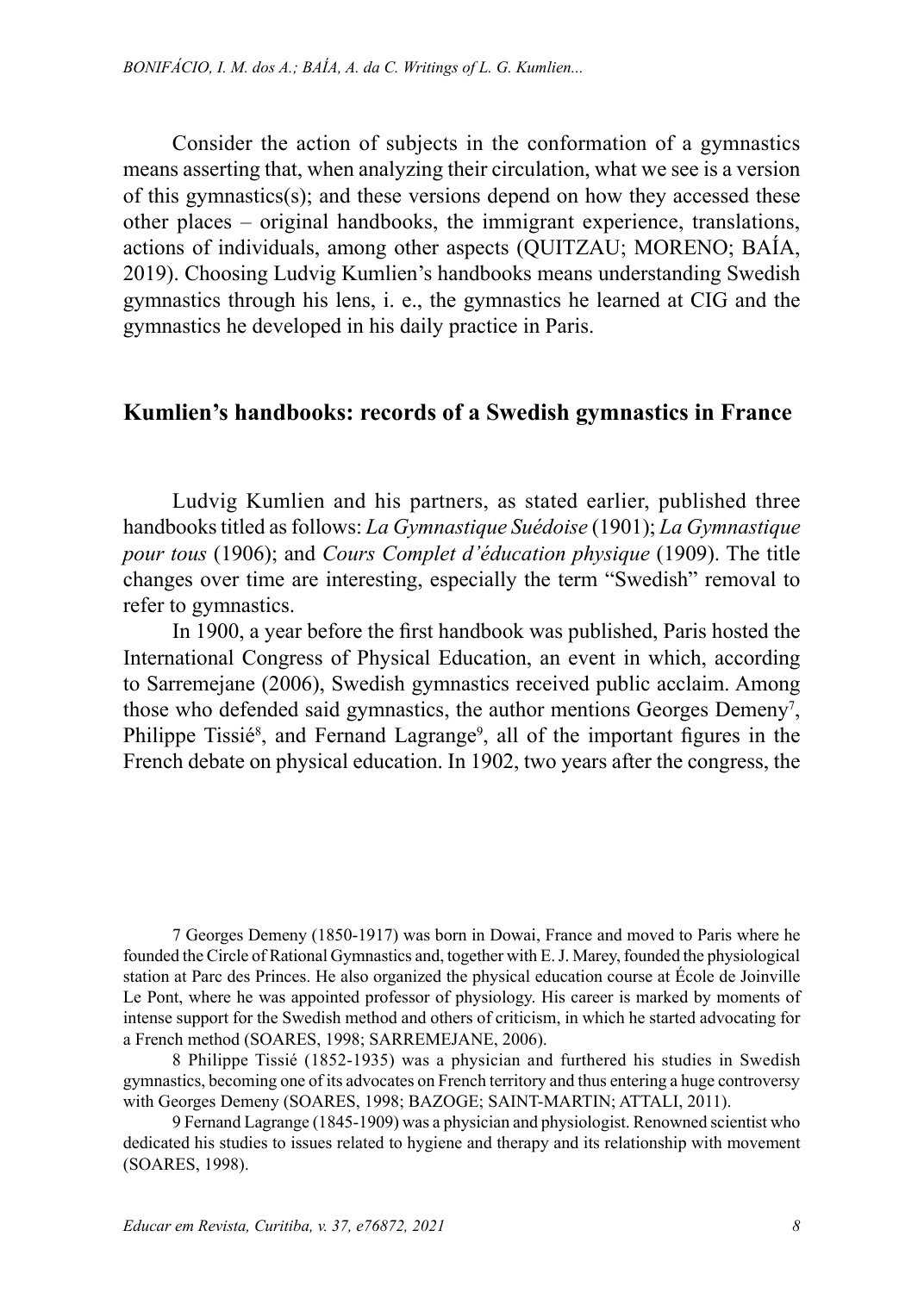*École de Joinville Le Pont*10, an important French military institution involved in the debate on France's official method of education, officially adopts Swedish gymnastics (SARREMEJANE, 2006).

This context suggests that, at the time the first handbook was published, the environment experienced by Kumlien and Emile André appeared favorable for a *Gymnastique Suédoise*. Its second edition in 1904 seems to corroborate this receptivity. Newspaper advertisements and the cover of the second edition indicated eight thousand and ten thousand printings, respectively.

That same year, however, Swedish gymnastics becomes a controversial topic. According to Sarremejane (2006), the then French president, Émile Loubet (1838-1929), created in 1904 an interministerial committee, which included the Ministry of War and the Ministry of Public Instruction, aiming to unify the method of physical education and to create a handbook for its teaching. In this committee, Georges Demeny, who once defended Swedish gymnastics, begins questioning it and clashes with Émile Coste, then director of the *École de Joinville*. Georges Demeny also expresses his objection to Swedish gymnastics, among other spaces, at the International Congress of Physical Education held in 1905 in Brussels, Belgium (DELHEYE, 2014).

Ludvig Kumlien, for his part, holds a display of Swedish gymnastics at the party room of the newspaper *Le Figaro* the same year the second edition of his handbook is published. French newspapers highlighted the event, claiming the presence of an "elite audience", with French figures from medicine, school, and sport; additionally, opening the exhibition was Professor Poirier from the Faculty of Medicine of Paris (BONIFÁCIO, 2019). With both actions, we believe Ludvig Kumlien and his partners sought to circumvent the opposition Swedish gymnastics faced.

In 1906, Kumlien published alone his second handbook *La Gymnastique pour tous*, replacing *suédoise* for *pour tous*. We observe that Kumlien, to circumvent oppositions against Swedish gymnastics in the handbook in question, repeats the same initiative undertaken in the first handbook. He changed its title, and used the terms "gymnastique suédoise" or "méthode suédoise" less, preferring "gymnastique rationnelle".

<sup>10</sup> Founded in 1852, the *École de Gymnastique de Joinville Le Pont* aimed to train instructors capable of teaching military gymnastics. In 1872, the school added the term "normal" to its name, signifying that it now aims to train gymnastic instructors and not just prepare soldiers. Thus, the *École de Joinville* became the institution responsible for structuring physical education in French territory (SARREMEJANE, 2006).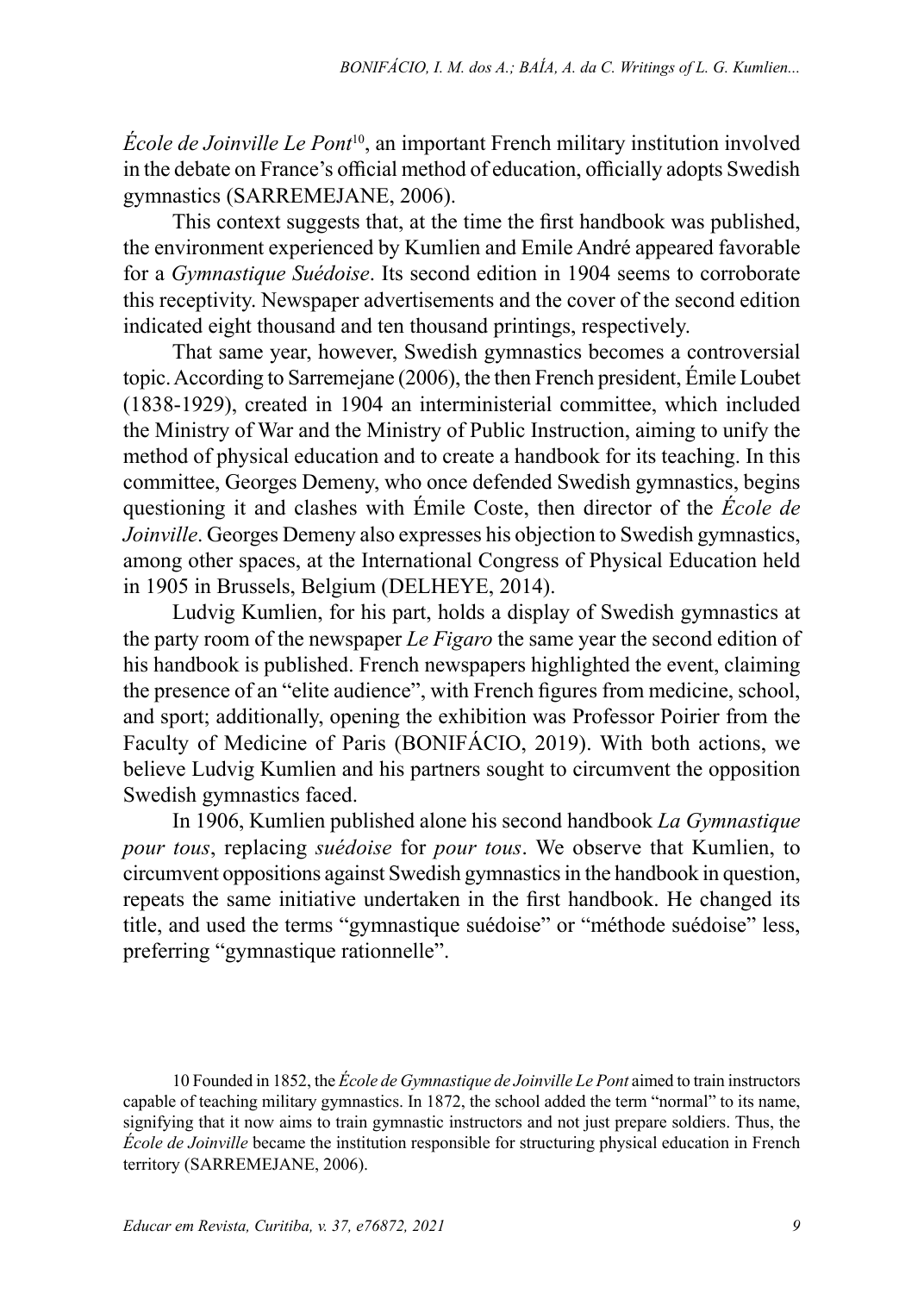Unlike the previous two handbooks, the *Cours complet d'éducation physique*, published in 1909, did not focus on gymnastics, as its name suggests; it proposed, however, to compile "the main elements of a well-understood physical education and specially adapted to teaching needs" (FABENS; KUMLIEN, 1909, p. V). Instead of opposing gymnastics to sports, the authors propose to bring them closer together so that one completes the other. Thus, the handbook comprises a first part focused on "the basics of hygiene and physiology", a second part on "educational gymnastics (Swedish gymnastics)", and a third party for "games and school sports".

The *Cours complet* was published in partnership with Rauol Fabens, a journalist who served as director of the newspaper *Tous Le Sports*. He also served as general secretary of the *Union des sociétés françaises de sports athlétiques*, which later became the French Olympic committee at the 1896 Olympic Games – an event conceived by Pierre de Coubertin (1863-1937), with whom Fabens worked at that time (BONIFÁCIO, 2019).

The action of bringing gymnastics and sports closer together may be related to the strengthening of the sports movement to the detriment of gymnastics, although both coexisted in France since the end of the 19th century, when Pierre de Coubertin carried out several initiatives to promote the modern Olympic Games, which had its first edition in Athens, Greece, in 1896; four years later, in Paris, sports gradually gained significant space.

Bazoge, Saint-Martin, and Attali (2011) claim that the 1911 International Congress of Physical Education, held in Odense, Denmark, would have been central in the new course of promoting Swedish gymnastics, which had been losing ground to sports. "Join" sports would have been, then, a strategy to guarantee a space for gymnastics.

Not only in French territory but also within the CIG itself, at the end of the 19th century, there were proposals to change Swedish gymnastics by including sports (LINDROTH, 1979; LANGLADE, A.; LANGLADE, N., 1970). After graduating from the CIG at the time, Kumlien would probably have already understood this debate.

Given this context, Ludvig Kumlien changed the titles of his handbooks, among other reasons, in an attempt to circumvent the opposition faced by Swedish gymnastics in French territory. These changes, however, went beyond the title.

From the 1901 edition to the 1904 edition of *La Gymnastique suédoise*, authorship changed, more text was inserted, and a new chapter was added. While Ludvig Kumlien and Émile André (1901) appear as co-authors in the first edition, only Émile André ([1904]) signed the work "according to the Kumlien method". The following excerpt was added in the section *Histoire résumée de la gymnastique*: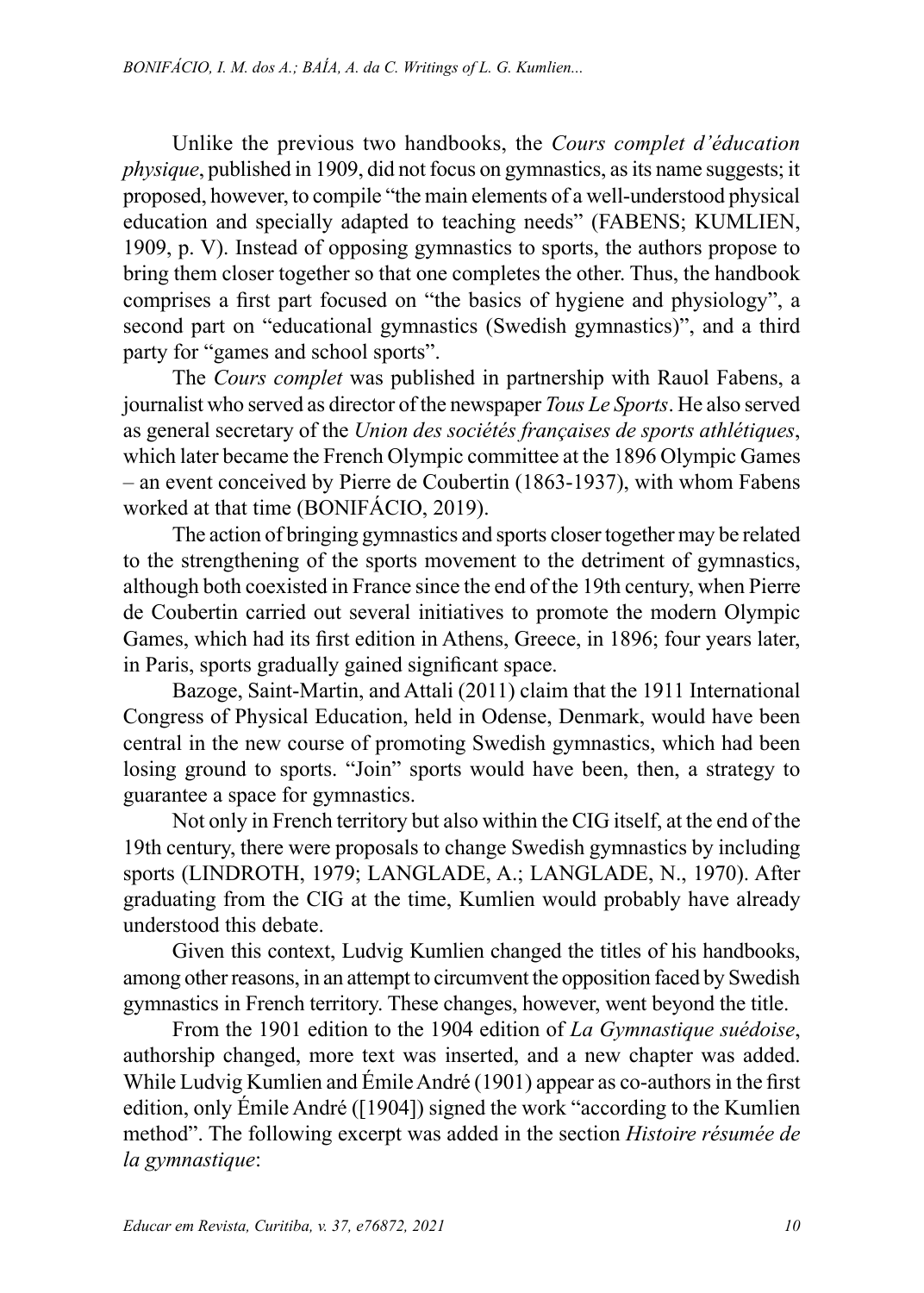In France, the main initiator of Swedish gymnastics, as Mr. Hugues Le Roux explained so well, was my excellent teacher and friend, Mr. L. G. Kumlien. And this master inscribes in his teaching a mark so personal that it was correct, by forcing his modesty, to name this teaching the "Kumlien method". Not only for the pedagogical part of the Swedish method, but also and especially for the medical and orthopedic part, as well as for massage, Mr. Kumlien quickly acquired, in Paris, a very justified reputation in the public and in the academic world (ANDRÉ, [1904], p. 65-66, our translation).

The excerpt reveals Kumlien's dedication to the pedagogical and medicalgymnastics, as well as his attempt to enter the "history of gymnastics"; after all, his "teaching method" is added to the section concerning the history of gymnastics, placing him alongside Ling, Amoros<sup>11</sup> and Jahn<sup>12</sup>, important exponents of Swedish, French and German gymnastics, respectively. Mentioning his "personal mark" in gymnastics teaching in this section could suggest an attempt to be placed on the same level as those recognized as gymnastics exponents. Possibly, the need to distinguish this "method" motivated the changes made in the handbook.

The [1904] edition also featured a new chapter, *Les progrès de la gymnastique suédoise en France*, assessing the presence of Swedish gymnastics in France. Despite oppositions, doctors, journalists, and renowned professors attested to the excellence of the method; even the army gymnastics regulation of 1902 adopted, in part, the Swedish gymnastics – "what may be surprising is that it has not been yet fully adopted throughout France" (ANDRÉ, [1904], p. 198).

According to André ([1904]), the main causes for opposing Swedish gymnastics in France were: routine; the interest of certain personalities in using gymnastics only as a stepping stone for titles, honors, and electoral votes; the absence of a national institute of gymnastics for teachers, based on rational gymnastics; insufficient knowledge about gymnastics and even its total ignorance. But another seems to have been the main obstacle.

<sup>11</sup> Francisco Amoros y Odeano was born in Valencia, Spain, on February 19, 1770. He was deported to France in 1814 and, in 1816, became French citizen and began initiatives to create gymnasiums. Amoros died in Paris on August 8, 1948 (SOARES, 1998).

<sup>12</sup> Friedrich Ludwig Jahn (1778-1852) was one of the responsible for systemizing German gymnastics (QUITZAU, 2014, 2015).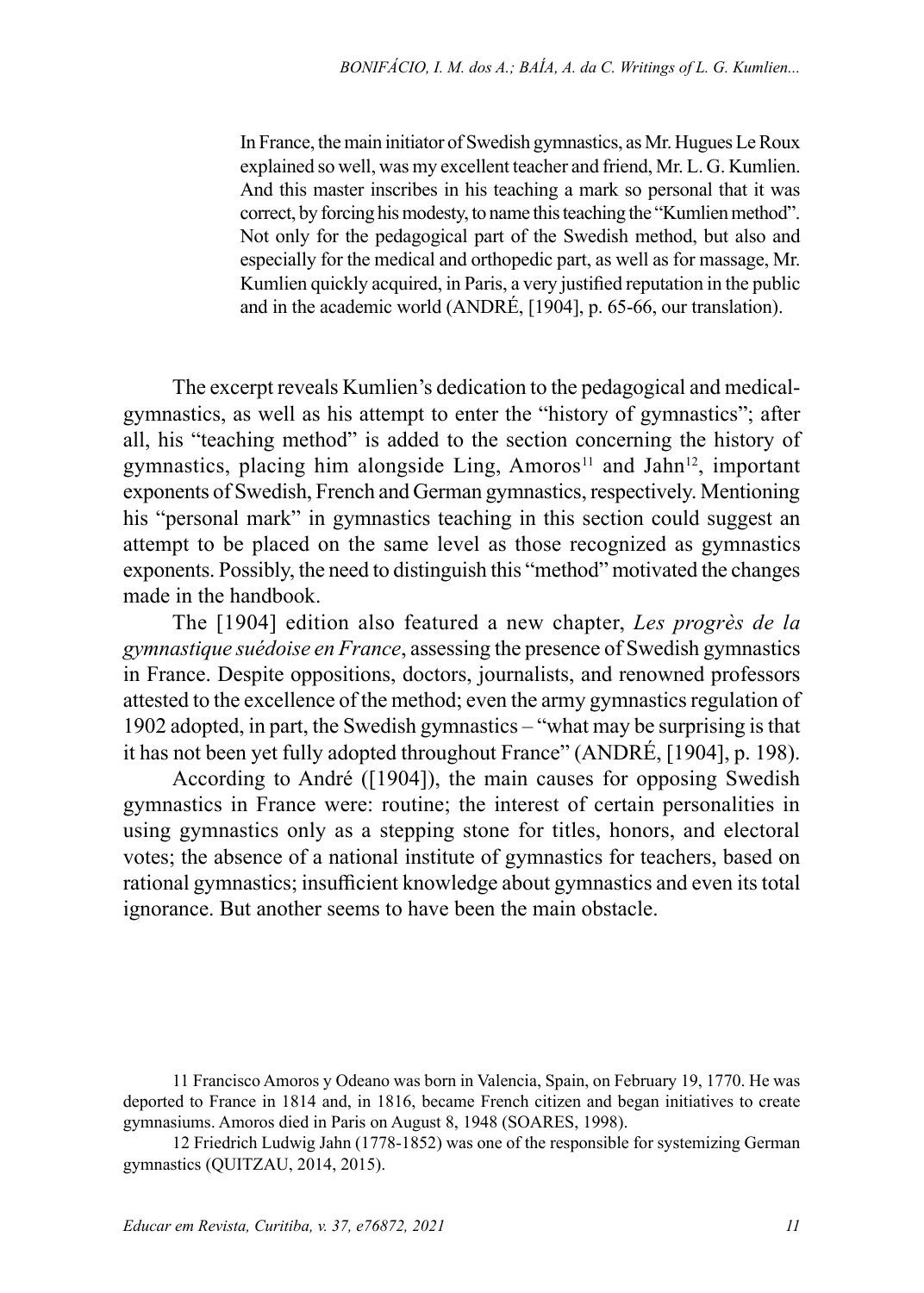Should we mention another type of objection that was used to prevent its full introduction in France? "It is a foreign gymnastics", they say.

It is good to sound patriotic, especially be a patriot, and as far as I am concerned, I dearly respect chauvinism, when it is sincere; but when your differences go against the goal proposed, one must, however, cry out for position!

So, the so-called French gymnastics is truly national? It includes exercises on foreign devices: for example, the bar is from Germany, where it was called *reck;* other devices come from England, Spain and other countries. Even if we had a kind of gymnastics created entirely in France, would he not have less chance to adopt a method invited abroad, if it is shown to be more practical, suitable for all and quite adequate to train healthy and vigorous men, to strengthen the race? (ANDRÉ, [1904], p. 201-202, our translation).

Chauvinism, and patriotism seem to have created such opposition that "one does not say that Swedish theory was introduced into the army, into schools; one says that the 'rational method' was introduced" (ANDRÉ, [1904], p. 202). Considering that its name, which promptly showed its foreign nature – "Swedish" –, created such objection, could renaming it the "Kumlien method" been a strategy to circumvent this issue? Were Kumlien's teaching skills the sole reason for using that expression? Could having a French author, not a foreigner, also contribute to its acceptance?

Thus, *La Gymnastique suédoise* left the first traces on the version and method of the gymnastics practiced by Ludvig Kumlien in French territory, even if anchored on Swedish gymnastics principles proposed by Ling and mediated by his disciples.

Unlike the first handbook, where movements are grouped and classified, in *La Gymnastique pour tous*, the sessions are presented according to gender and age. Additionally, it only featured movements that can be performed without devices, thus abandoning the exercises performed with rope, wall bars, horse, and weapons. They also removed the "application movements", which included practicing fencing, swimming, among others, remaining only the games – for children – and walking. Some movements with jumps also remained in the series (KUMLIEN, [1906]).

Besides trying to move away from its foreign aspect, *La Gymnastique pour tous* also sought to circumvent another opposition found in France and featured in Kumlien's first handbook published: the routine. It removed the use of devices, established the sessions according to the public, and shortened the introductory aspects, which addressed everyday issues such as bathing, cleaning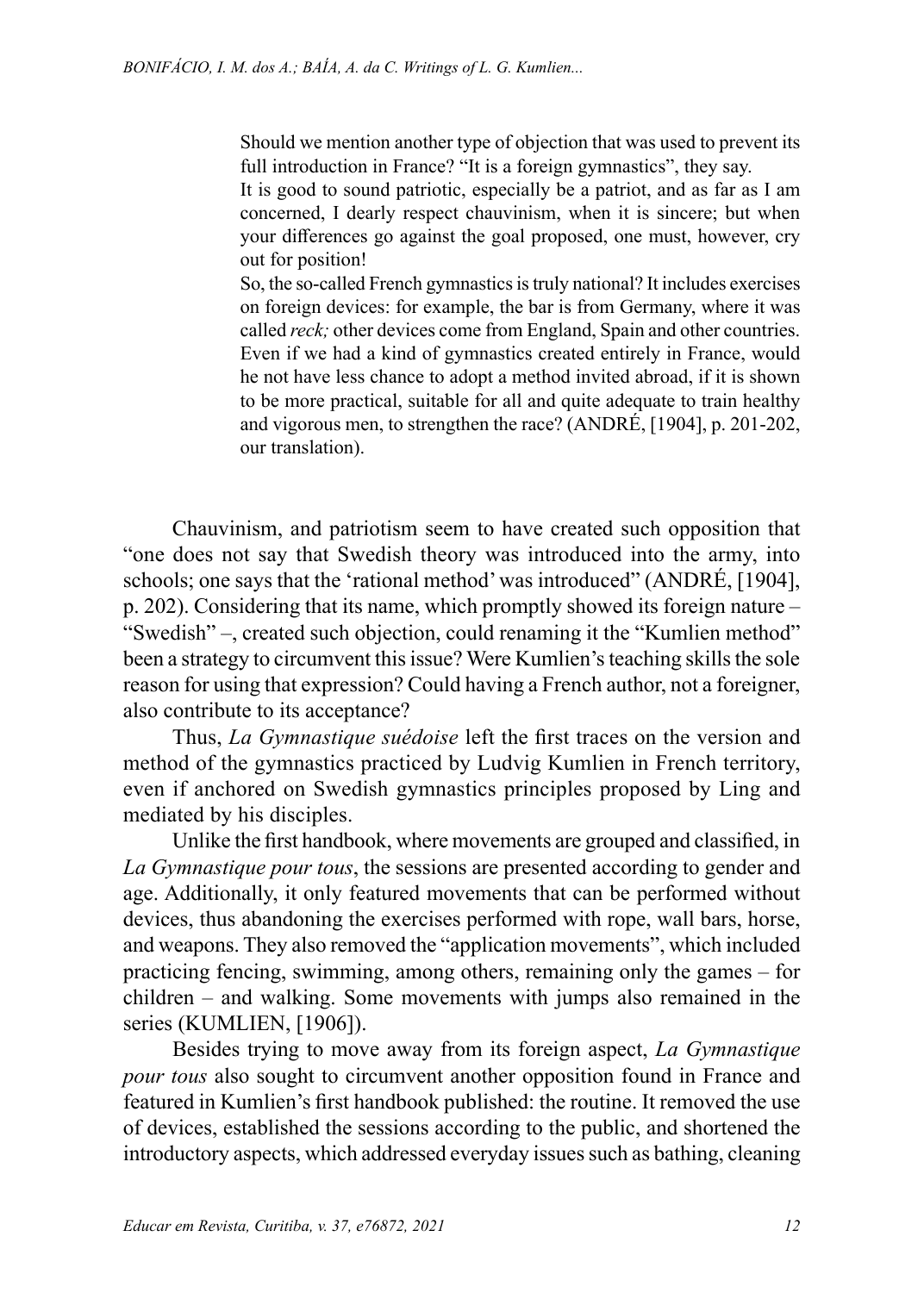the house, and also the parents' role in the good upbringing of their children, which would include practicing together with the gymnastics for all. This would enable even those with a busy routine to practice the lessons.

The *Cours complet d'éducation physique* merges many elements present in the two handbooks previously published by Kumlien, both concerning content and movements. Its main difference lies in the prominence given to the games and the addition, in a gymnastics session, of rhythmic elements, songs, and dance, for women. The inclusion of these practices, as well as having participated in a work that understands sports as elements of physical education, shows how Kumlien gradually outlined strategies to promote his gymnastics and, through them, also transformed it.

But Kumlien remains to reference Swedish gymnastics and expressing how its practice could provide many benefits. In the *Cours complet d'éducation physique*, for example, Kumlien dedicated a chapter, entitled "*résultats de la gymnastique suédoise or rationnelle*", to show the accomplishments and recognitions obtained in France by rational gymnastics, as it was done in *La Gymnastique Suédoise*.

In the 1921 edition of the *Cours complet*, different movements were added to the handbook – more than forty pages –, some very similar to those that had already been published in the previous two handbooks, and some original ones. Both in the new and those already published, we remarked on the exercises and the proposal of exercises done in pairs combination.

Kumlien's dedication in developing other gymnastic movements may be related to the fact that in the year the second edition of *Cours complet* was published, approximately eight years had passed since Kumlien began working as a professor at the *École des Roches*, where he remained for another four years. The new exercises may have emerged from this teaching experience.

Finally, we noticed one last change between the handbooks. In *La Gymnastique Suédoise*, Kumlien and André focused mainly on pedagogical gymnastics and medical gymnastics – they corresponded to 81 and 65 pages, respectively, out of 226 pages of the book, together they comprised more than half of the work. This emphasis given to both gymnastics appears in the introduction of the handbook, where the authors state: "we will no longer insist in this book on aesthetic gymnastics. On the other hand, we will touch briefly on military gymnastics" (ANDRÉ, [1904], p. 69).

In *La Gymnastique pour tous*, medical, pedagogical, military, and aesthetic gymnastics only appear at the end of the handbook, in supplementary notes. Although Kumlien does not mention whether the exercises proposed came from one of these gymnastics, at last, he stated that the pedagogical or educational part of the Swedish method applied to people of all ages and both genders.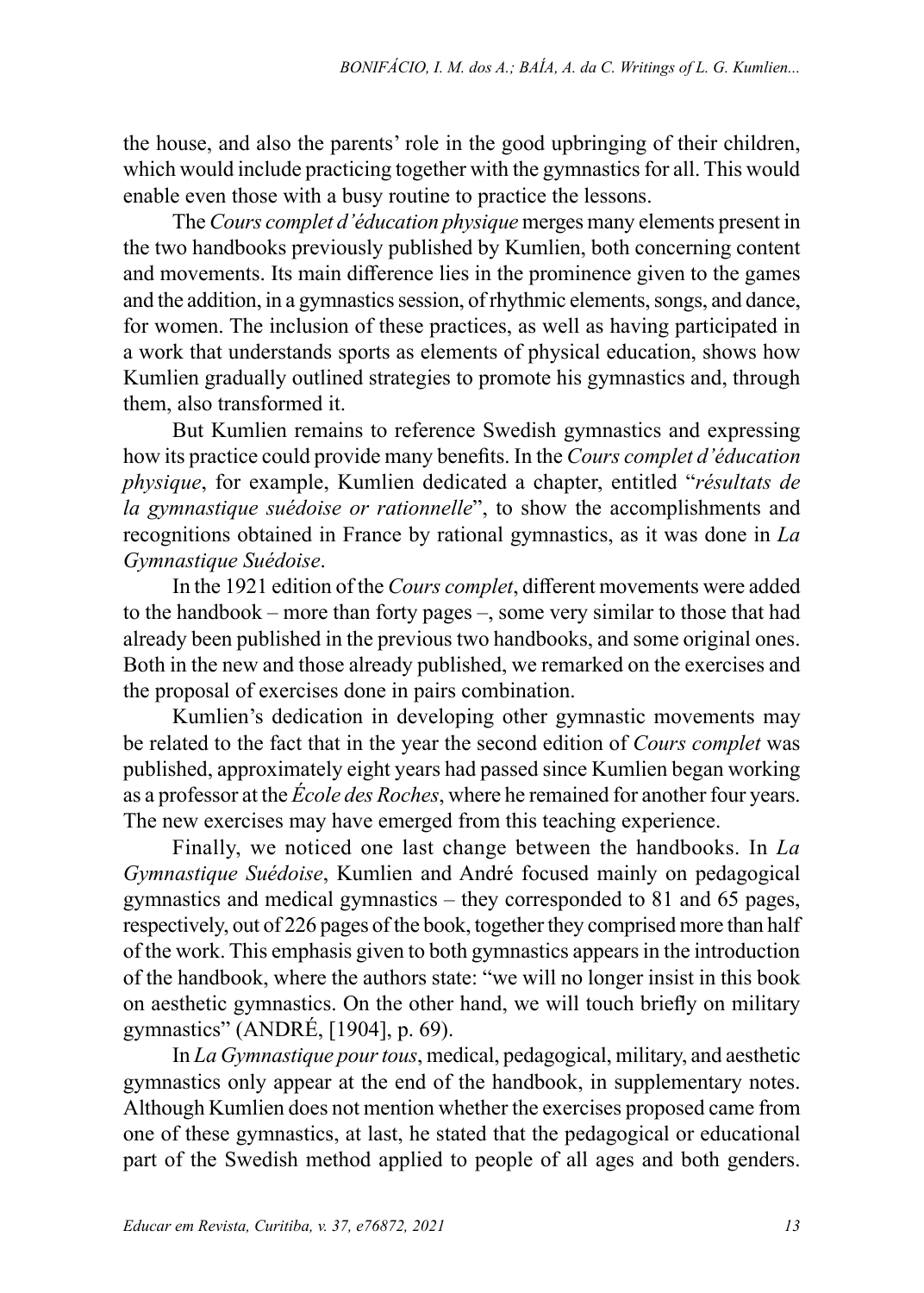In the *Cours complet d'éducation physique*, Kumlien makes no mention of these divisions, but dedicated a chapter, entitled "*résultats de la gymnastique suédoise or rationnelle*", to show the accomplishments and recognitions obtained in France by rational gymnastics, as it was done in *La Gymnastique Suédoise*.

We observe thus that throughout his writings, Ludvig Kumlien refers continuously to Ling and/or the Stockholm Institute, even if doing so may engender opposition to his ideas. His compositions also betray the changes in his daily work, experiences, and confrontations that affected the gymnastics he learned. In this sense, his handbooks can be read as records of his teaching, exhibition, and publicity efforts. Although influenced by Ling and the Institute, Ludvig Kumlien's gymnastics presents an authorial dimension. Kumlien's mediation turns the gymnastics he teaches into a singular cultural good, a product other than what he came into contact with in his training.

### **After all, what was Ludvig Kumlien's Swedish gymnastics?**

 Initially, with a gymnastics proposal close to what we believe he learned at the Stockholm Institute, Kumlien published his first handbook. He presented different elements that would allow the reader a broad notion of the ways of teaching Swedish gymnastics, especially the pedagogical and medical. The second edition of his first handbook seems to have been the first initiative towards changing these gymnastics due to the opposition it faced when promoted. Still, he kept the name "Swedish gymnastics", even stating that it would be taught from his method.

From then on, different changes came into play: from removing "Swedish gymnastics" from the title of his works to proposing new exercises and other ways of practicing those previously published, giving greater emphasis to games, and incorporating rhythmic games and dance. The intended audience for the handbook also changed. First concerned with those who would teach it, in the second edition, he turned to those who would practice it, too, re-establishing a dialogue with the teachers. Even their structure changed: previously divided as the CIG – between medical, pedagogical, and military gymnastics –, they began being divided into an introductory part followed by the exercises.

Undertook mainly to circumvent its opposing forces, such changes did not curtail Kunlien's references to Swedish gymnastics and Ling. Sometimes more explicitly, in the title and texts of the handbook, in mobilizing the CIG members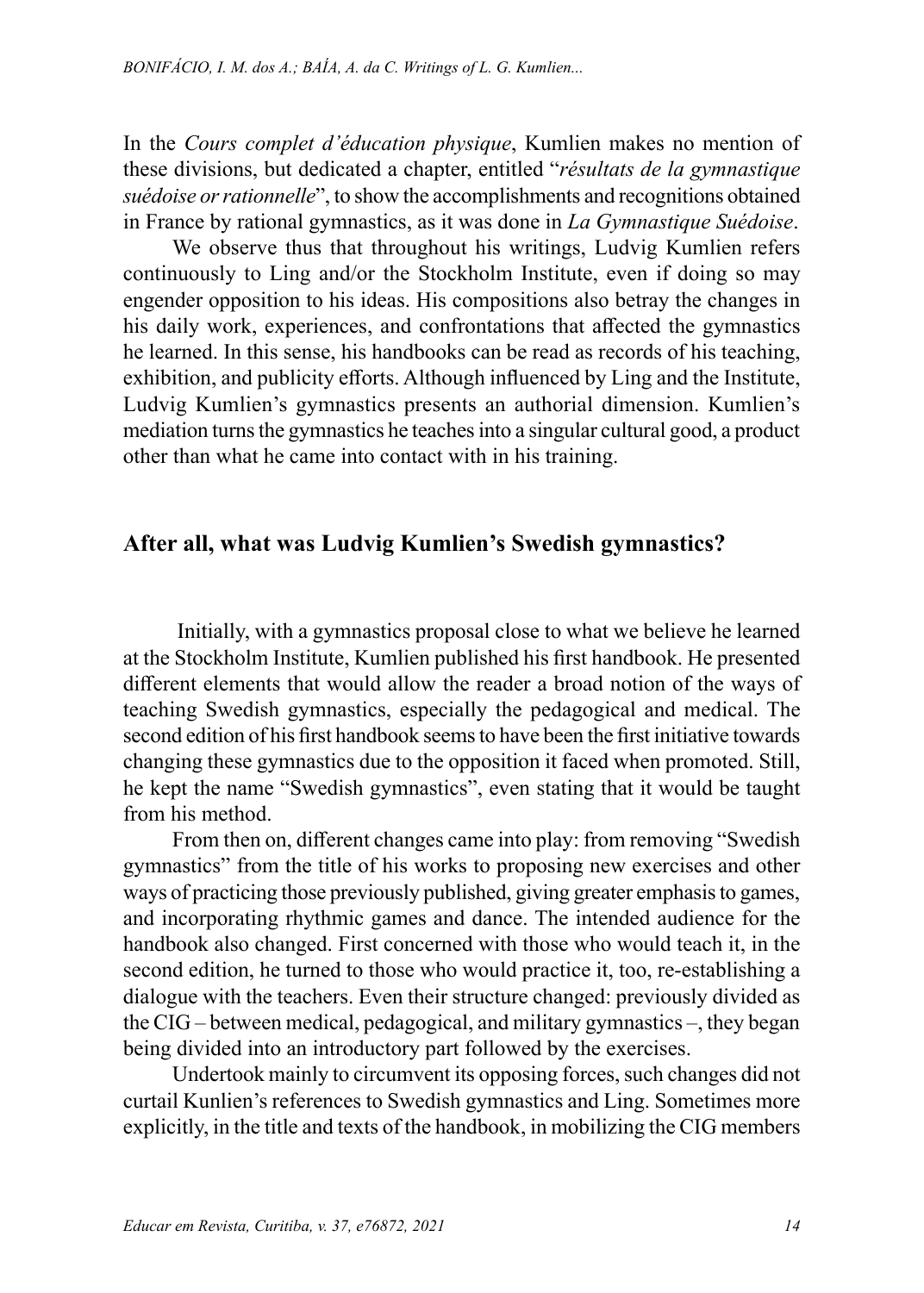compositions; sometimes more implied, using synonyms such as "rational gymnastics", bringing French individuals convinced of Swedish gymnastics in his partnerships, quoting and changing the authorship of the works.

All these initiatives reveal how, over the years, Ludvig Kumlien promoted changes in the Swedish gymnastics he proposed to divulge and teach when arriving in Paris. Having had contact, in his training, with a Swedish gymnastics highly mediated by Ling's disciples and his son, who gave significant prominence to medical and pedagogical gymnastics alternately, he also leaves his mark on this cultural object. He initially reproduced what he learned at the CIG; after his travels and contact with opposing parties and different audiences, he developed another gymnastics: his version of Swedish gymnastics.

Even though Ludvig Kumlien effected changes in the gymnastics, he disclosed – what we are calling "Kumlien's Swedish gymnastics", "his version" of Swedish gymnastics –, these changes dialogued with the movement taking place within the CIG itself, called modern Swedish gymnastics. The Stockholm Institute, aware of the criticism and resistance its gymnastics began to face over time, incorporated other practices into its method and named this process "modernization".

Thus, when referring to *Ling's gymnastics*, *Swedish gymnastic*s, or *rational gymnastics*, we do not describe homogeneous, unique, equal practices. These are basic systematizations, principles, common grounds that differ, to some extent, regarding their exercises and that these differences may vary according to the individual, the places they occupy, the experiences and repertoires they accumulate, among other aspects.

Finally, we reinforce the provisional nature of the conclusions drawn here because although the handbooks Ludvig Kumlien published with his partners are revealing of this transformation process, they represent only part of the initiatives carried out by the different subjects involved in it. In this sense, we highlight the need for further in-depth studies related to this issue.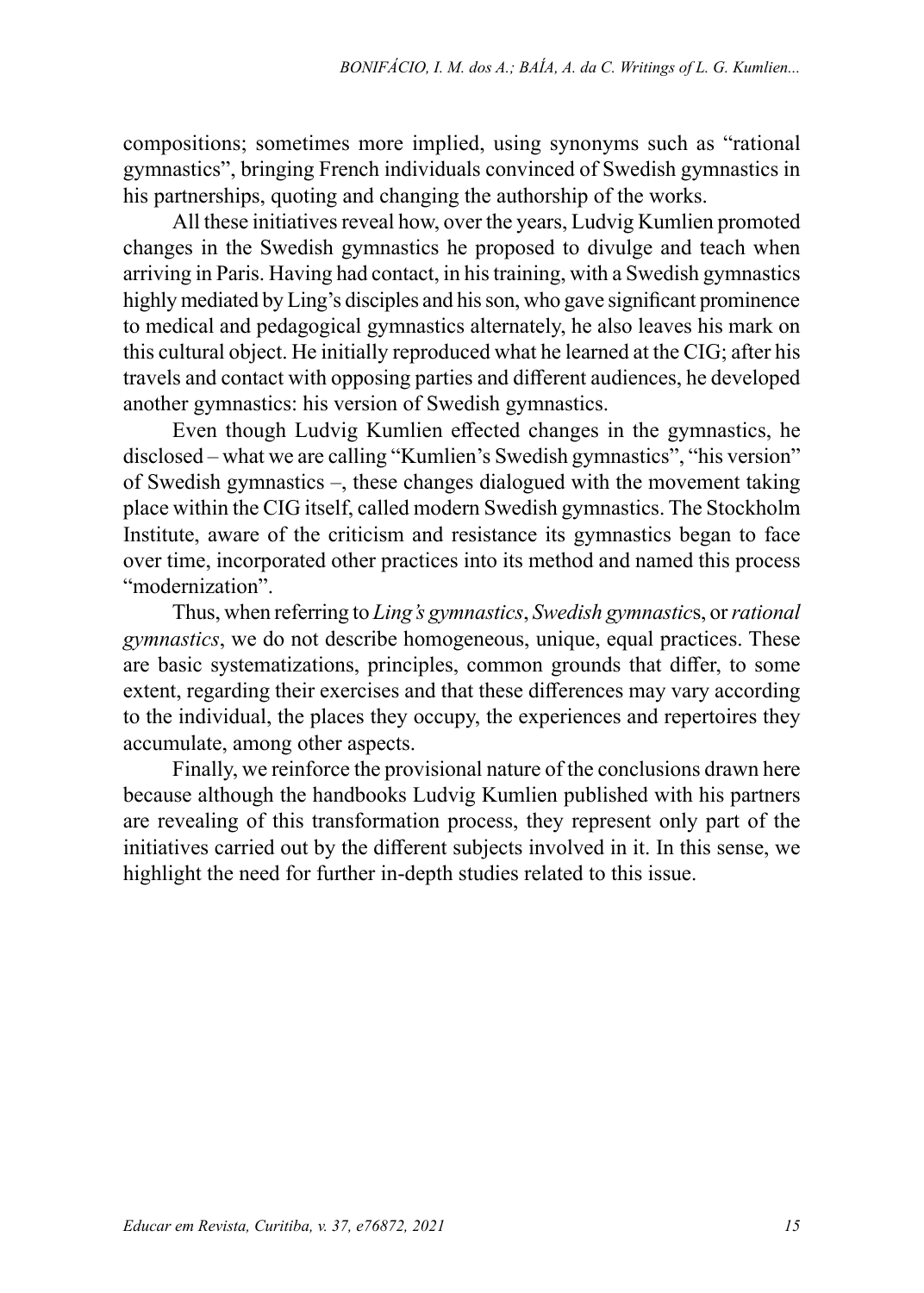## **REFERENCES**

ANDRÉ, Emile. *La Gymnastique suédoise*: Manuel de Gymnastique Rationnelle A la portée de tous et à tout âge d'après la méthode de L. G. Kumlien. Paris: Flammarion, [1904]. 228 p.

BAÍA, Anderson Cunha; BONIFÁCIO, Iara Marina dos Anjos; MORENO, Andrea. Tratado pratico de gymnastica sueca de L. G. Kumlien: itinerários de um manual no Brasil (1895-1933). *Revista Brasileira de História da Educação*, Maringá, v. 19, p. 1-23, 20 set. 2019.

BAZOGE, Natalia; SAINT-MARTIN, Jean; ATTALI, Michael. Promoting the Swedish method of physical education throughout France for the benefit of public health (1868- 1954). *Scandinavian Journal Of Medicine & Science In Sports*, [s.l.], v. 23, n. 2, p. 232-243, Aug. 2011.

BLOOMFIELD, Anne. Martina Bergman‐Osterberg (1849-1915): creating a professional role for women in physical training. *History Of Education*, [s.l.], v. 34, n. 5, p. 517-534, Sept. 2005.

BOLLING, Hans; YTTERGREN, Leif. Swedish Gymnastics for Export: A Study of the Professional Careers and Lives of Swedish Female Gymnastic Directors, 1893–1933. *The International Journal Of The History Of Sport*, [s.l.], v. 32, n. 11-12, p. 1437-1455, Aug. 2015.

BONIFÁCIO, Iara Marina dos Anjos. *Itinerários de Ludvig Gideon Kumlien e a (re) produção da ginástica sueca*. 2019. 158 f. Dissertação (Mestrado em Educação) – Faculdade de Educação, Universidade Federal de Minas Gerais, Belo Horizonte, 2019.

CHARTIER, Roger. *O mundo como representação*. Estudos Avançados, São Paulo, v. 5, n. 11, p. 173-191, jan./abr. 1991.

DARNTON, Robert. *O beijo de Lamourette*: mídia, cultura e revolução. São Paulo: Cia. das Letras, 1990. 400 p.

DELHEYE, Pascal. Statistics, gymnastics and the origins of sport science in Belgium (and Europe). *European Journal Of Sport Science*, [*s.l*.], v. 14, n. 7, p. 652-660, mar. 2014.

FABENS, Raoul; KUMLIEN, Ludvig Gideon. *Cours Complet d'Éducation Physique* : à l'usage de la Jeunesse des Écoles. Paris: Armand Colin, 1909. 210 p.

FLIX, Xavier Torrebadella; BETRÁN, Javier Olivera. Las cien obras clave del repertorio bibliográfico español de la educación física y el deporte en su proceso de legitimación e institucionalización (1807-1938). *Revista General de Información y Documentación*, Madrid, v. 22, p. 119-168, jul. 2012.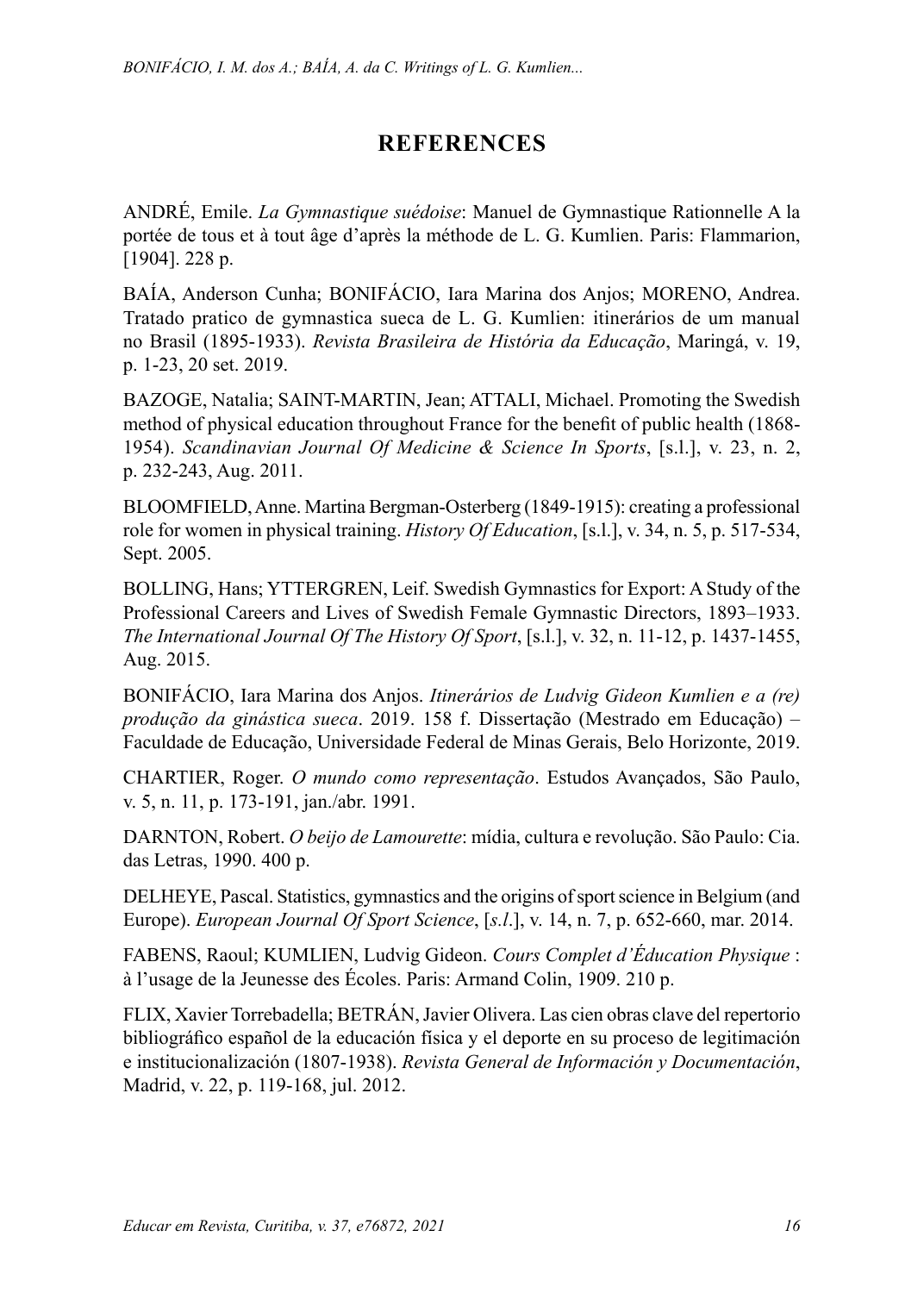GALVÃO, Ana Maria de Oliveira; BATISTA, Antônio Augusto Gomes. O Estudo dos manuais escolares e pesquisa em história. *In*: GALVÃO, Ana Maria de Oliveira; BATISTA, Antônio Augusto Gomes. *Livros Escolares de Leitura no Brasil*: Elementos para uma história. Campinas: Mercado de Letras, 2009. p. 11-40.

GOMES, Angela de Castro. Essa gente do Rio... os intelectuais cariocas e o modernismo. *Estudos Históricos*, Rio de Janeiro, v. 6, n. 11, p. 62-77, 1993.

GRUZINSKI, Serge. *O pensamento mestiço*. São Paulo: Companhia das Letras, 2001. 416 p.

KUMLIEN, Ludvig Gideon; ANDRÉ, Emile. *La gymnastique suédoise*: Manuel de la gymnastique rationelle a la portée de tous et à tout âge. Paris: Flammarion, [1901]. 136 p.

KUMLIEN, Ludvig Gideon. *La Gymnastique pour tous*. Paris: Per Lamm, [1906]. 107 p.

LANGLADE, Alberto; LANGLADE, Nelly Rey. *Teoria general de la gimnasia*. Buenos Aires: Editorial Stadium, 1970. 526 p.

LINDROTH, Jan. Linganism and the natural method – the problem of continuity in Swedish gymnastics. *In*: INTERNATIONAL CONGRESS FOR THE HISTORY OF SPORT AND PHYSICAL EDUCATION, 8th, 1979, Uppsala and Stockholm. *Congress Report*. Uppsala and Stockholm: SVIF, 1979. Available at: [https://institut-schmelz.](https://institut-schmelz.univie.ac.at/fileadmin/user_upload/i_sportwissenschaft/Diplompruefungsliteratur/Lindroth__1979_._Lingianism_and_the_Natural_Method.pdf) [univie.ac.at/fileadmin/user\\_upload/i\\_sportwissenschaft/Diplompruefungsliteratur/](https://institut-schmelz.univie.ac.at/fileadmin/user_upload/i_sportwissenschaft/Diplompruefungsliteratur/Lindroth__1979_._Lingianism_and_the_Natural_Method.pdf) Lindroth 1979. Lingianism and the Natural Method.pdf. Access on: Jan. 20, 2021.

LING, Pier Henrik. *Gymnastikens allmänna grunder*. Upsala: Palmblad & Comp, 1840. 239 p.

MOLLIER, Jean-Yves. O surgimento da cultura midiática na Belle Époque: a instalação de estruturas de divulgação de massa. *In*: MOLLIER, Jean-Yves. *A leitura e seu público no mundo contemporâneo*: ensaios sobre História Cultural. Belo Horizonte: Autêntica, 2008. Cap. 9. p. 175-195.

MORENO, Andrea; BAÍA, Anderson da Cunha. Do Instituto Central de Ginástica (GCI) de Estocolmo para o Brasil: Cultivo e divulgação de uma Educação Do Corpo. *Educação em Revista*, Belo Horizonte, v. 35, p. 1-31, 2019.

PEREIRA, Celestino Marques Ferreira. *Tratado de Educação Física* – Problema Pedagógico e Histórico. Lisboa: Bertrand, [20--?]. Vol I.

PFISTER, Gertrud. Cultural confrontations: German Turnen, english gymnastics and english sport – European diversity in physical activities from a historical perspective. *Culture*, *Sport*, *Society*, [s.l.], v. 6, n. 1, p. 61-91, Mar. 2003.

QUITZAU, Evelise Amgarten. "A Ginástica Alemã": Aspectos da obra de Friedrich Ludwig Jahn. *Revista Brasileira de Ciências do Esporte*, Florianópolis, v. 36, n. 2, p. S501-S514, abr./jun. 2014. Disponível em: [http://docplayer.com.br/43233153-A](http://docplayer.com.br/43233153-A-ginastica-alema-aspectos-da-obra-de-friedrich-ludwig-jahn.html)[ginastica-alema-aspectos-da-obra-de-friedrich-ludwig-jahn.html.](http://docplayer.com.br/43233153-A-ginastica-alema-aspectos-da-obra-de-friedrich-ludwig-jahn.html) Acesso em: 20 jan. 2021.